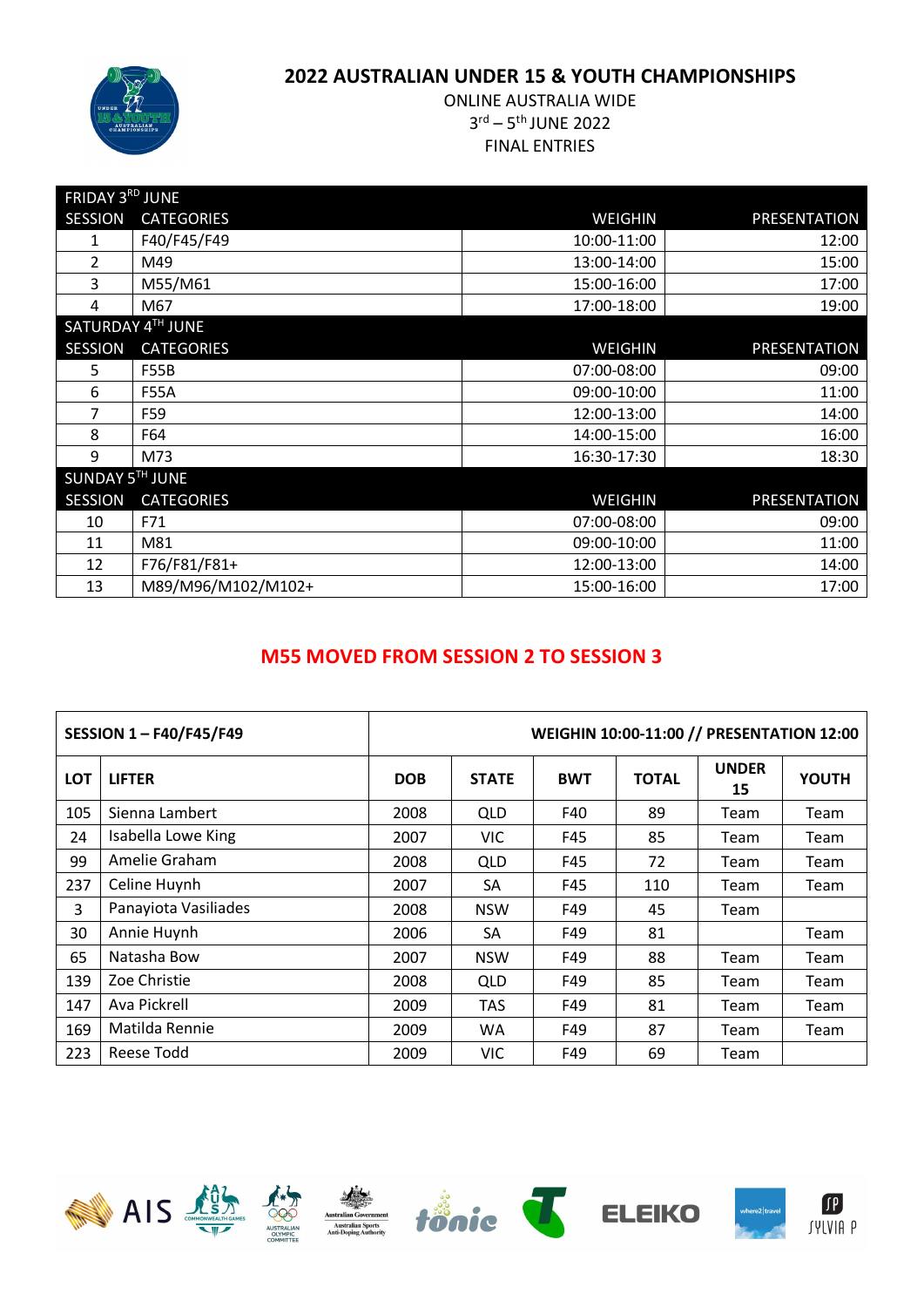

|            | SESSION 2 - M49        | WEIGHIN 13:00-14:00 // PRESENTATION 15:00 |              |            |              |                    |              |  |
|------------|------------------------|-------------------------------------------|--------------|------------|--------------|--------------------|--------------|--|
| <b>LOT</b> | <b>LIFTER</b>          | <b>DOB</b>                                | <b>STATE</b> | <b>BWT</b> | <b>TOTAL</b> | <b>UNDER</b><br>15 | <b>YOUTH</b> |  |
| 76         | <b>Jed Stanley</b>     | 2006                                      | WA           | M49        | 101          |                    | Team         |  |
| 79         | Jacob Stanesby         | 2009                                      | <b>WA</b>    | M49        | 97           | Team               |              |  |
| 101        | Callum Andersen        | 2009                                      | QLD          | M49        | 57           | Individual         |              |  |
| 215        | Zack Oliver            | 2007                                      | QLD          | M49        | 81           | Team               |              |  |
| 216        | <b>Phoenix Calvert</b> | 2008                                      | <b>TAS</b>   | M49        | 88           | Team               |              |  |

|            | <b>SESSION 3 - M55/M61</b> | WEIGHIN 15:00-16:00 // PRESENTATION 17:00 |              |            |              |                    |              |  |
|------------|----------------------------|-------------------------------------------|--------------|------------|--------------|--------------------|--------------|--|
| <b>LOT</b> | <b>LIFTER</b>              | <b>DOB</b>                                | <b>STATE</b> | <b>BWT</b> | <b>TOTAL</b> | <b>UNDER</b><br>15 | <b>YOUTH</b> |  |
| 156        | Jesse Saliba               | 2009                                      | QLD          | M55        | 89           | Team               |              |  |
| 255        | Archer Turner              | 2007                                      | <b>QLD</b>   | M55        | 96           | Team               |              |  |
| 49         | Kyle Finch                 | 2007                                      | QLD          | M61        | 133          | Team               | Team         |  |
| 110        | Samuel Honeywood           | 2008                                      | QLD          | M61        | 117          | Team               |              |  |
| 119        | Lewis Holtham              | 2007                                      | QLD          | M61        | 105          | Individual         |              |  |
| 234        | Cooper Lydement            | 2007                                      | <b>QLD</b>   | M61        | 106          | Individual         |              |  |

|            | SESSION 4 - M67       | WEIGHIN 17:00-18:00 // PRESENTATION 19:00 |              |            |              |                    |              |  |
|------------|-----------------------|-------------------------------------------|--------------|------------|--------------|--------------------|--------------|--|
| <b>LOT</b> | <b>LIFTER</b>         | <b>DOB</b>                                | <b>STATE</b> | <b>BWT</b> | <b>TOTAL</b> | <b>UNDER</b><br>15 | <b>YOUTH</b> |  |
| 26         | Levi Cobb             | 2005                                      | <b>QLD</b>   | M67        | 162          |                    | Individual   |  |
| 27         | Tyson Williams-Allen  | 2007                                      | QLD          | M67        | 145          | Team               | Individual   |  |
| 60         | Levi Deans            | 2006                                      | <b>QLD</b>   | M67        | 163          |                    | Individual   |  |
| 102        | <b>Hunter Howe</b>    | 2007                                      | <b>TAS</b>   | M67        | 105          | Team               |              |  |
| 126        | Nelson Cheng          | 2005                                      | <b>NSW</b>   | M67        | 187          |                    | Team         |  |
| 130        | Deacon Mercieca       | 2006                                      | <b>NSW</b>   | M67        | 187          |                    | Team         |  |
| 138        | Joshua Strange        | 2006                                      | <b>QLD</b>   | M67        | 190          |                    | Team         |  |
| 253        | <b>Ripley Thomson</b> | 2008                                      | <b>WA</b>    | M67        | 107          | Team               |              |  |













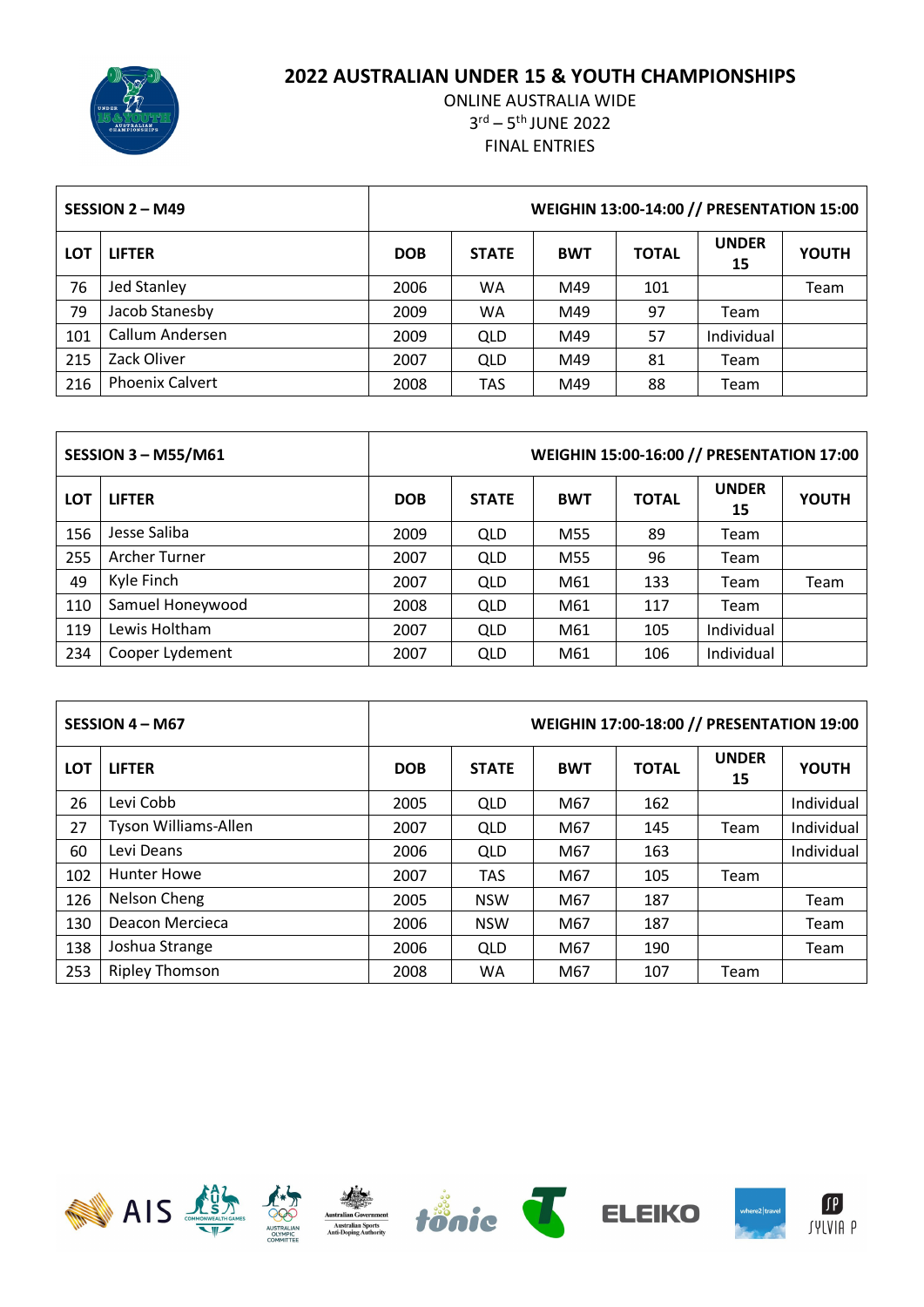

|            | SESSION $5 - F55B$  | <b>WEIGHIN 7:00-8:00 // PRESENTATION 9:00</b> |              |                 |              |                    |              |  |
|------------|---------------------|-----------------------------------------------|--------------|-----------------|--------------|--------------------|--------------|--|
| <b>LOT</b> | <b>LIFTER</b>       | <b>DOB</b>                                    | <b>STATE</b> | <b>BWT</b>      | <b>TOTAL</b> | <b>UNDER</b><br>15 | <b>YOUTH</b> |  |
| 21         | <b>Holly Souter</b> | 2008                                          | QLD          | F55             | 93           | Individual         | Individual   |  |
| 93         | Olivia Coker        | 2008                                          | <b>QLD</b>   | F55             | 90           | Team               | Individual   |  |
| 104        | Abbey Oldham        | 2009                                          | <b>VIC</b>   | F55             | 48           | Team               |              |  |
| 160        | Ellie Tuluauau      | 2008                                          | <b>QLD</b>   | F55             | 87           | Individual         | Individual   |  |
| 220        | Millara Howe        | 2008                                          | <b>TAS</b>   | F <sub>55</sub> | 69           | Team               |              |  |
| 221        | Lara Perry          | 2007                                          | <b>NSW</b>   | F55             | 85           | Team               | Individual   |  |
| 250        | Angel Lomuntad      | 2007                                          | <b>NSW</b>   | F55             | 51           | Team               |              |  |

|            | SESSION 6 - F55 A    | <b>WEIGHIN 9:00-10:00 // PRESENTATION 11:00</b> |              |            |              |                    |              |  |
|------------|----------------------|-------------------------------------------------|--------------|------------|--------------|--------------------|--------------|--|
| <b>LOT</b> | <b>LIFTER</b>        | <b>DOB</b>                                      | <b>STATE</b> | <b>BWT</b> | <b>TOTAL</b> | <b>UNDER</b><br>15 | <b>YOUTH</b> |  |
| 83         | Charlotte Goodwin    | 2006                                            | QLD          | F55        | 102          |                    | Individual   |  |
| 88         | Lucy Webb            | 2007                                            | QLD          | F55        | 95           | Team               | Individual   |  |
| 115        | Juliana Ghetto       | 2006                                            | <b>NSW</b>   | F55        | 128          |                    | Team         |  |
| 164        | Ciara Quinsee        | 2009                                            | <b>WA</b>    | F55        | 131          | Team               | Team         |  |
| 168        | <b>Chloe Perkins</b> | 2006                                            | QLD          | F55        | 142          |                    | Team         |  |
| 199        | Natalya Ghetto       | 2006                                            | <b>NSW</b>   | F55        | 111          |                    | Team         |  |

|            | SESSION 7 - F59 | WEIGHIN 12:00-13:00 // PRESENTATION 14:00 |              |            |              |                    |              |  |
|------------|-----------------|-------------------------------------------|--------------|------------|--------------|--------------------|--------------|--|
| <b>LOT</b> | <b>LIFTER</b>   | <b>DOB</b>                                | <b>STATE</b> | <b>BWT</b> | <b>TOTAL</b> | <b>UNDER</b><br>15 | <b>YOUTH</b> |  |
| 38         | Chloe Saliba    | 2006                                      | QLD          | F59        | 142          |                    | Team         |  |
| 39         | Monique Hilborn | 2005                                      | <b>ACT</b>   | F59        | 120          |                    | Team         |  |
| 128        | Saige Groves    | 2008                                      | QLD          | F59        | 109          | Team               | Individual   |  |
| 184        | Amelie Uren     | 2009                                      | <b>WA</b>    | F59        | 94           | Team               | Team         |  |
| 211        | Sophie Daley    | 2007                                      | QLD          | F59        | 125          | Team               | Team         |  |
| 222        | Chelsea Cameron | 2005                                      | <b>NSW</b>   | F59        | 109          |                    | Team         |  |













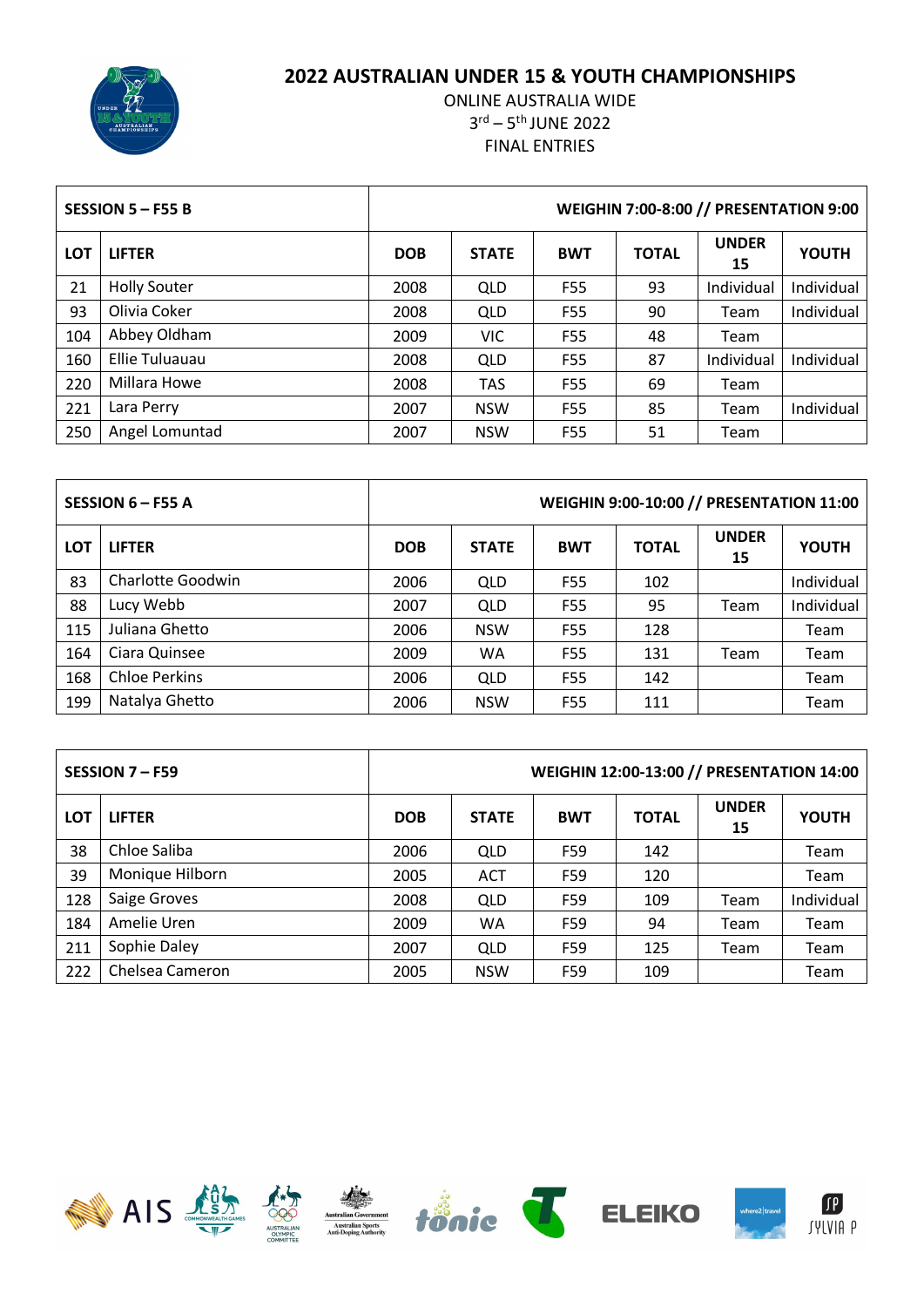# AUSTRALIAN<br>CHAMPIONSHIP

### **AUSTRALIAN UNDER 15 & YOUTH CHAMPIONSHIPS**

| WEIGHIN 14:00-15:00 // PRESENTATION 16:00<br>SESSION $8 - F64$ |                       |            |              |            |              |                    |              |
|----------------------------------------------------------------|-----------------------|------------|--------------|------------|--------------|--------------------|--------------|
| <b>LOT</b>                                                     | <b>LIFTER</b>         | <b>DOB</b> | <b>STATE</b> | <b>BWT</b> | <b>TOTAL</b> | <b>UNDER</b><br>15 | <b>YOUTH</b> |
| 46                                                             | Grace Robinson        | 2006       | <b>NSW</b>   | F64        | 107          |                    | Team         |
| 47                                                             | Samantha Walker       | 2007       | <b>WA</b>    | F64        | 136          | Team               | Team         |
| 100                                                            | Nena Timsar           | 2007       | <b>TAS</b>   | F64        | 91           | Team               |              |
| 111                                                            | Ella Mcintyre         | 2006       | <b>QLD</b>   | F64        | 135          |                    | Individual   |
| 124                                                            | Charlotte Hoy         | 2007       | <b>WA</b>    | F64        | 104          | Team               | Team         |
| 149                                                            | Kaiya Ngahina Marsh   | 2006       | <b>QLD</b>   | F64        | 118          |                    | Individual   |
| 206                                                            | Sharni Quinsee        | 2005       | <b>WA</b>    | F64        | 136          |                    | Team         |
| 213                                                            | Ika Ryan              | 2007       | <b>QLD</b>   | F64        | 129          | Individual         | Individual   |
| 227                                                            | <b>Annette Harris</b> | 2009       | <b>QLD</b>   | F64        | 56           | Individual         |              |
| 254                                                            | Taiamoni Pakoti       | 2007       | <b>NSW</b>   | F64        | 161          | Team               | Team         |

|            | SESSION 9 - M73      | WEIGHIN 16:30-17:30 // PRESENTATION 18:30 |              |            |              |                    |              |  |
|------------|----------------------|-------------------------------------------|--------------|------------|--------------|--------------------|--------------|--|
| <b>LOT</b> | <b>LIFTER</b>        | <b>DOB</b>                                | <b>STATE</b> | <b>BWT</b> | <b>TOTAL</b> | <b>UNDER</b><br>15 | <b>YOUTH</b> |  |
| 16         | <b>Tait Stuart</b>   | 2005                                      | <b>QLD</b>   | M73        | 154          |                    | Individual   |  |
| 19         | Vlad Panoschi        | 2007                                      | <b>VIC</b>   | M73        | 78           | Team               |              |  |
| 77         | Ali Khan             | 2007                                      | <b>NSW</b>   | M73        | 93           | Individual         |              |  |
| 143        | Ethan Oberem         | 2007                                      | <b>QLD</b>   | M73        | 120          | Team               |              |  |
| 145        | <b>Fraser Howell</b> | 2007                                      | <b>TAS</b>   | M73        | 59           | Team               |              |  |
| 166        | <b>Rhys Stewart</b>  | 2005                                      | <b>QLD</b>   | M73        | 200          |                    | Team         |  |
| 191        | Connor Hopgood       | 2008                                      | QLD          | M73        | 120          | Team               |              |  |
| 201        | Lachlan Watt         | 2006                                      | QLD          | M73        | 195          |                    | Team         |  |

|            | <b>SESSION 10-F71</b> |            |              |            |              | <b>WEIGHIN 7:00-8:00 // PRESENTATION 9:00</b> |              |
|------------|-----------------------|------------|--------------|------------|--------------|-----------------------------------------------|--------------|
| <b>LOT</b> | <b>LIFTER</b>         | <b>DOB</b> | <b>STATE</b> | <b>BWT</b> | <b>TOTAL</b> | <b>UNDER</b><br>15                            | <b>YOUTH</b> |
| 9          | Gabi Williams         | 2006       | QLD          | F71        | 110          |                                               | Individual   |
| 52         | Indianna Wilson       | 2008       | <b>NSW</b>   | F71        | 116          | Team                                          | Team         |
| 75         | Jasmine Nicholls      | 2007       | QLD          | F71        | 105          | Individual                                    | Individual   |
| 85         | Natasha Lynch         | 2006       | QLD          | F71        | 130          |                                               | Team         |
| 132        | Isabel Grylls         | 2008       | <b>VIC</b>   | F71        | 82           | Team                                          |              |
| 135        | Harper Talbot         | 2008       | QLD          | F71        | 100          | Individual                                    | Individual   |
| 137        | Laura Cruickshank     | 2007       | <b>NSW</b>   | F71        | 136          | Team                                          | Team         |











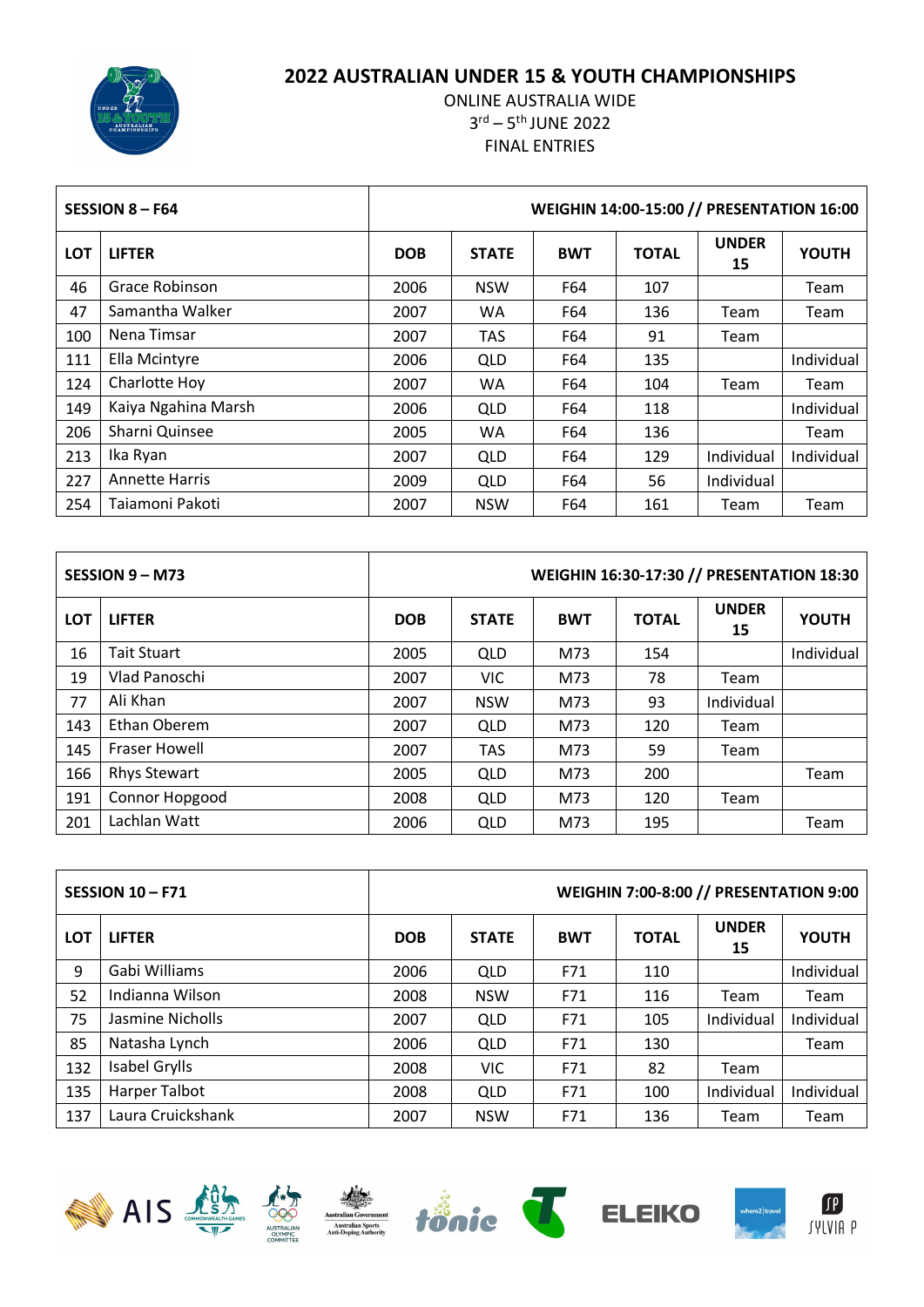

|            | SESSION 11 - M81       | WEIGHIN 9:00-10:00 // PRESENTATION 11:00 |              |            |              |                    |              |  |
|------------|------------------------|------------------------------------------|--------------|------------|--------------|--------------------|--------------|--|
| <b>LOT</b> | <b>LIFTER</b>          | <b>DOB</b>                               | <b>STATE</b> | <b>BWT</b> | <b>TOTAL</b> | <b>UNDER</b><br>15 | <b>YOUTH</b> |  |
| 10         | <b>William Farrell</b> | 2006                                     | <b>WA</b>    | M81        | 160          |                    | Team         |  |
| 29         | Joe Mathers            | 2005                                     | <b>TAS</b>   | M81        | 158          |                    | Team         |  |
| 31         | Oscar Batty            | 2007                                     | <b>WA</b>    | M81        | 113          | Team               |              |  |
| 37         | Jack Lafferty          | 2006                                     | <b>QLD</b>   | M81        | 178          |                    | Team         |  |
| 55         | Matthew Hill           | 2006                                     | <b>QLD</b>   | M81        | 155          |                    | Individual   |  |
| 198        | Levi Davidson          | 2008                                     | QLD          | M81        | 115          | Team               |              |  |
| 240        | Jacob Tout             | 2005                                     | <b>VIC</b>   | M81        | 235          |                    | Team         |  |
| 246        | Jose Corcio            | 2005                                     | <b>NSW</b>   | M81        | 185          |                    | Team         |  |

| SESSION 12-F76/F81/F81+ |                              | <b>WEIGHIN 12:00-13:00 // PRESENTATION 14:00</b> |              |            |              |                    |              |  |  |  |
|-------------------------|------------------------------|--------------------------------------------------|--------------|------------|--------------|--------------------|--------------|--|--|--|
| <b>LOT</b>              | <b>LIFTER</b>                | <b>DOB</b>                                       | <b>STATE</b> | <b>BWT</b> | <b>TOTAL</b> | <b>UNDER</b><br>15 | <b>YOUTH</b> |  |  |  |
| 6                       | Skye Sriratana               | 2006                                             | <b>VIC</b>   | F76        | 139          |                    | Team         |  |  |  |
| 33                      | Alana Castle                 | 2007                                             | <b>QLD</b>   | F76        | 134          | Team               | Team         |  |  |  |
| 44                      | Selina Richards              | 2008                                             | QLD          | F76        | 103          | Team               | Individual   |  |  |  |
| 125                     | Marnie Farrell               | 2008                                             | <b>WA</b>    | F76        | 78           | Team               |              |  |  |  |
| 140                     | Ramona-Pearl Faamausili-Fala | 2009                                             | <b>WA</b>    | F76        | 121          | Team               | Team         |  |  |  |
| 142                     | Meg Eichner                  | 2005                                             | <b>WA</b>    | F76        | 152          |                    | Team         |  |  |  |
| 197                     | <b>Delilah Stanley</b>       | 2005                                             | <b>VIC</b>   | F76        | 132          |                    | Team         |  |  |  |
| 154                     | Amelia Maile                 | 2005                                             | <b>NSW</b>   | F81        | 140          |                    | Team         |  |  |  |
| 103                     | Manaia Ruka                  | 2005                                             | QLD          | $F81+$     | 154          |                    | Team         |  |  |  |
| 146                     | <b>Addison Jeffries</b>      | 2008                                             | QLD          | $F81+$     | 120          | Team               | Team         |  |  |  |
| 170                     | Saedy Goble-Lote             | 2006                                             | QLD          | $F81+$     | 117          |                    | Individual   |  |  |  |
| 180                     | Peta Maile                   | 2007                                             | <b>NSW</b>   | $F81+$     | 148          | Team               | Team         |  |  |  |